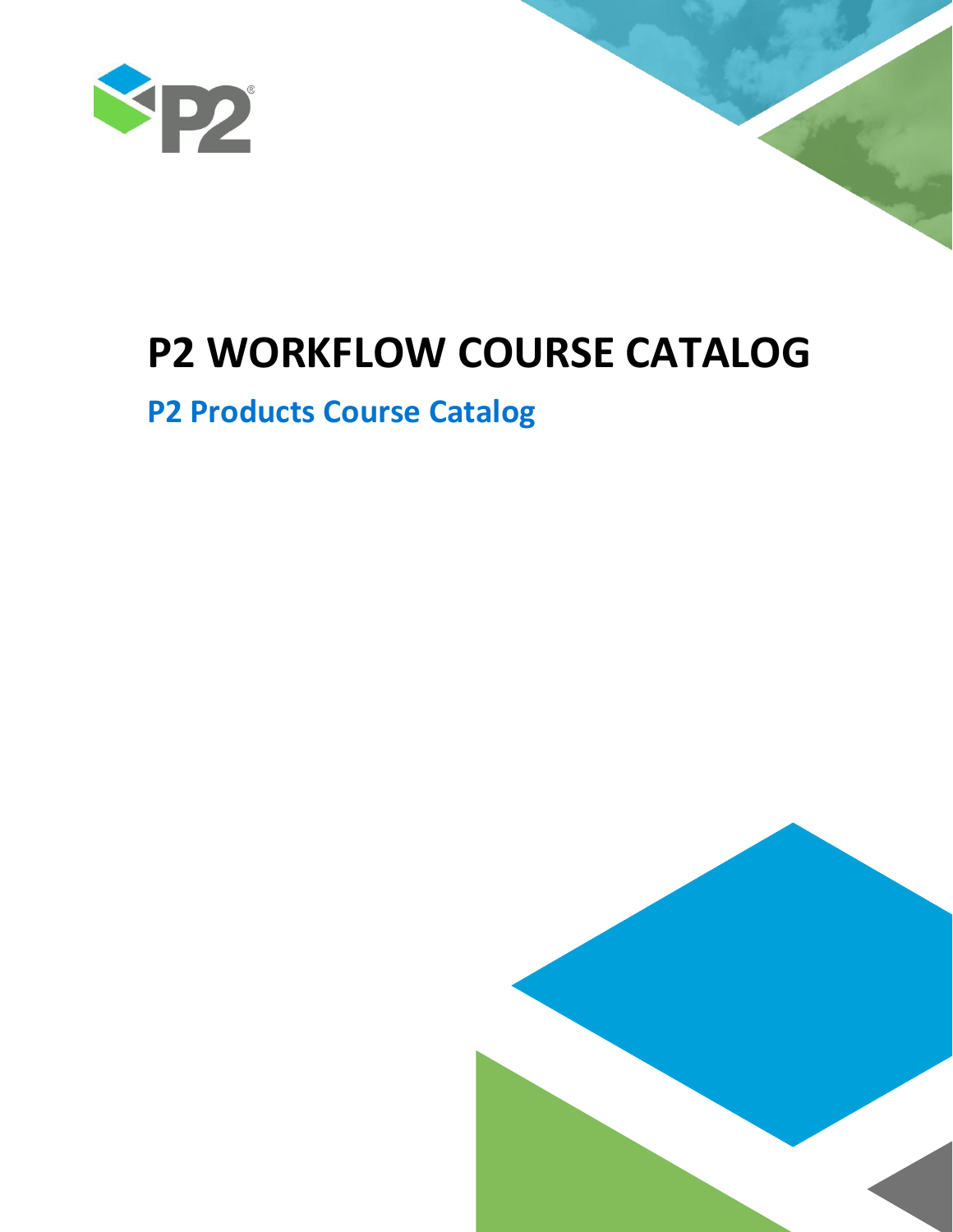## **Catalog Version**

P2 Workflow Course Catalog, published August 2020

## **Copyright Notice**

2020 P2 Energy Solutions. All rights reserved. No reproduction without written permission.

While all reasonable care has been taken in the preparation of this document, no liability is accepted by the authors, P2 Energy Solutions, for any errors, omissions or misstatements it may contain, or for any loss or damage, howsoever occasioned, to any person relying on any statement or omission in this document.

Any questions regarding this document should be forwarded to:

P2 Energy Solutions 1670 Broadway, Suite 2800 Denver, CO 80202 United States

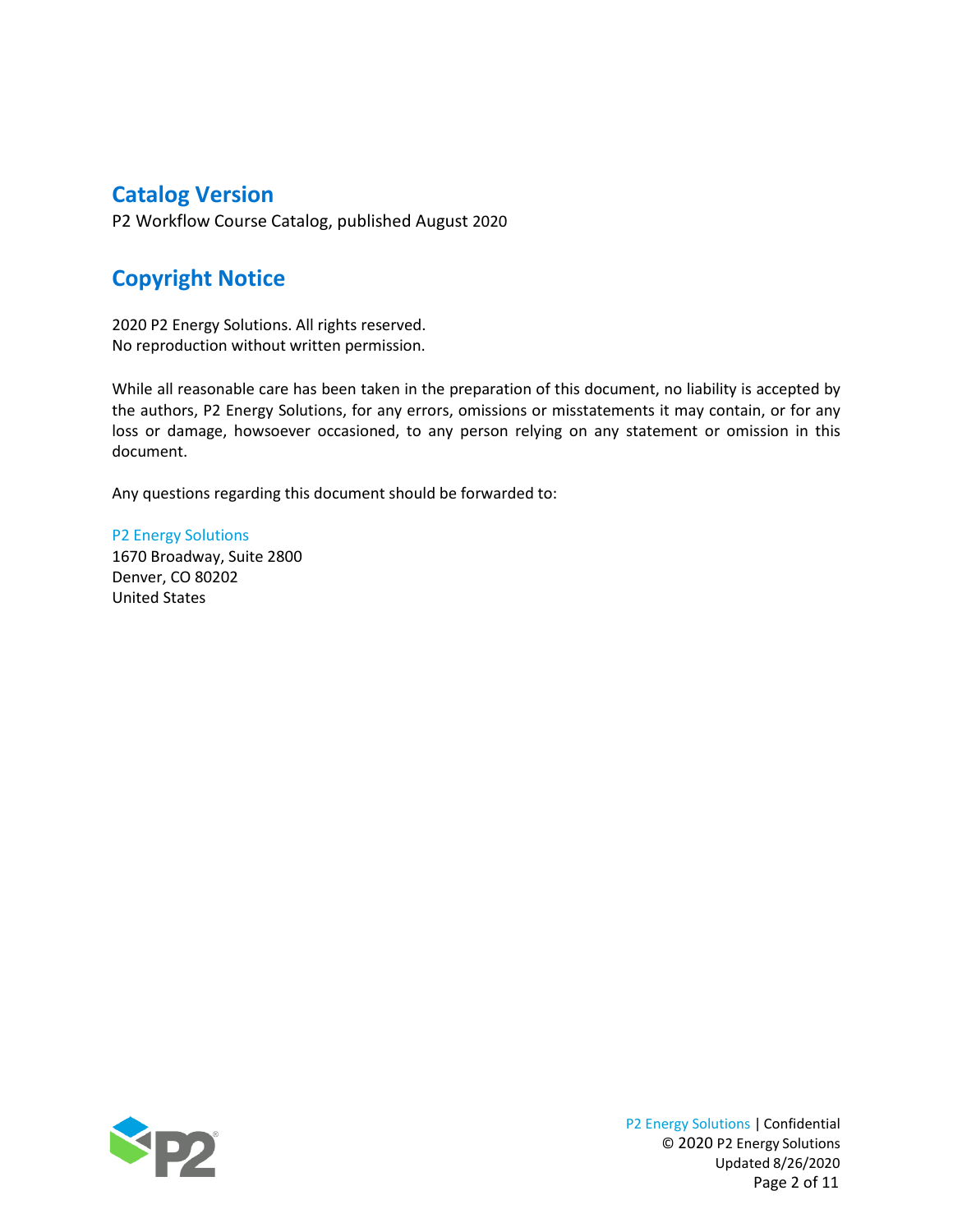P2 Products Course Catalog

## **Table of Contents**

| All Training: Cancellation, Refund and Complaint Resolution Policies  5 |  |
|-------------------------------------------------------------------------|--|
|                                                                         |  |

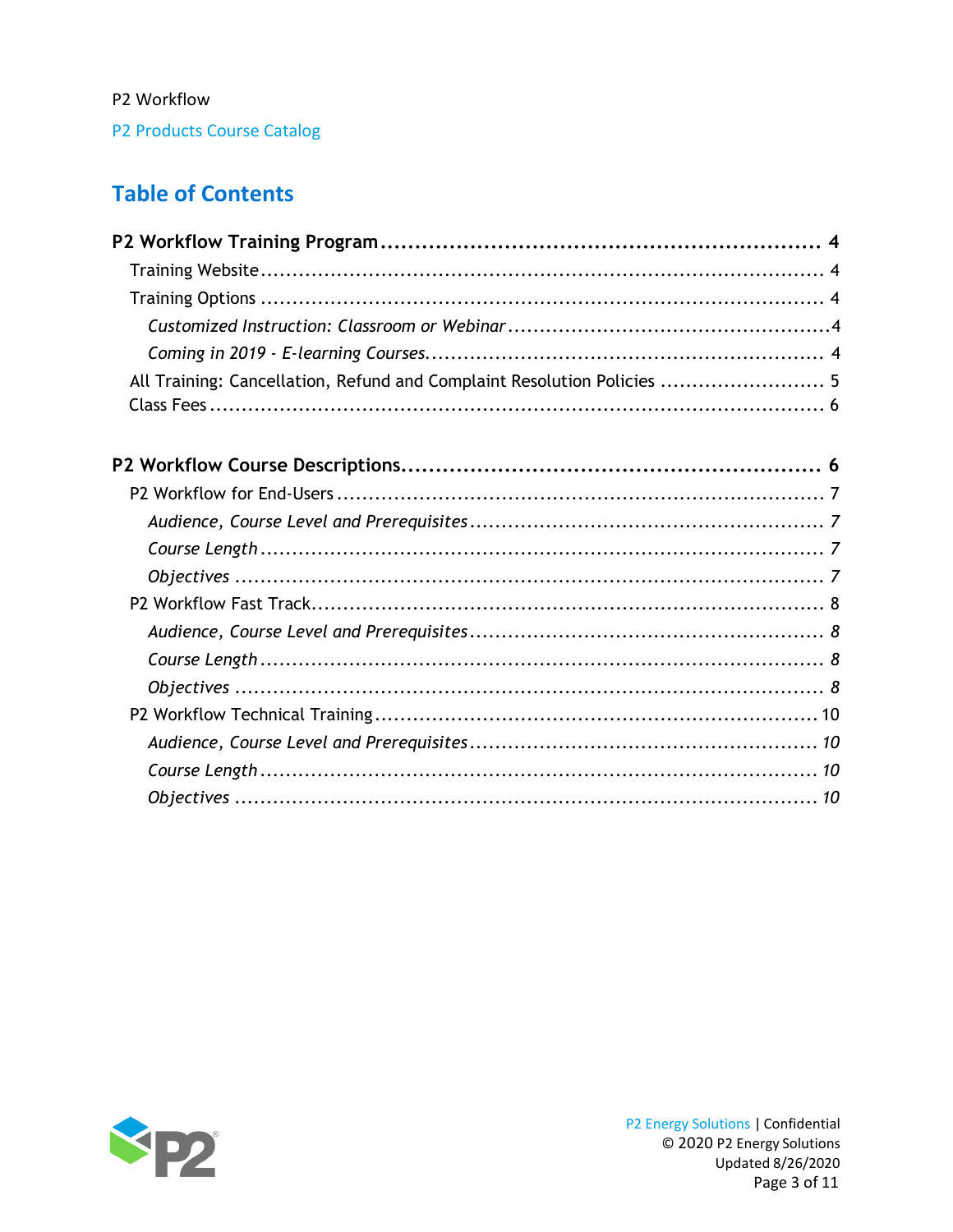P2 Products Course Catalog

## <span id="page-3-0"></span>**P2 Workflow Training Program**

#### <span id="page-3-1"></span>**Training Website**

Visit the P2 Workflow webpage for current webinar Calendars and Course Catalog with complete information about all P2 Workflow training options, including course descriptions and pricing information.

Training page link on P2 website: <http://www.p2energysolutions.com/services/training/p2-workflow>

#### <span id="page-3-2"></span>**Training Options**

P2 Workflow offers the following types of instructor-led training:

#### <span id="page-3-3"></span>**Customized Instruction: Classroom or Webinar**

You may custom-schedule classes to be held at your company offices, at our Denver or Houston training centers, or as training webinars. We can tailor the content to your needs. To arrange a custom class, contact the P2 Training Department at [p2training@p2energysolutions.com.](mailto:p2training@p2energysolutions.com)

#### <span id="page-3-4"></span>**Coming in 2019 - E-learning Courses**

We will offer end-user recorded e-learning modules for P2 Workflow. Please contact the P2 Training Department at [p2training@p2energysolutions.com](mailto:p2training@p2energysolutions.com) for more information about e-learning classes to be released in 2018.

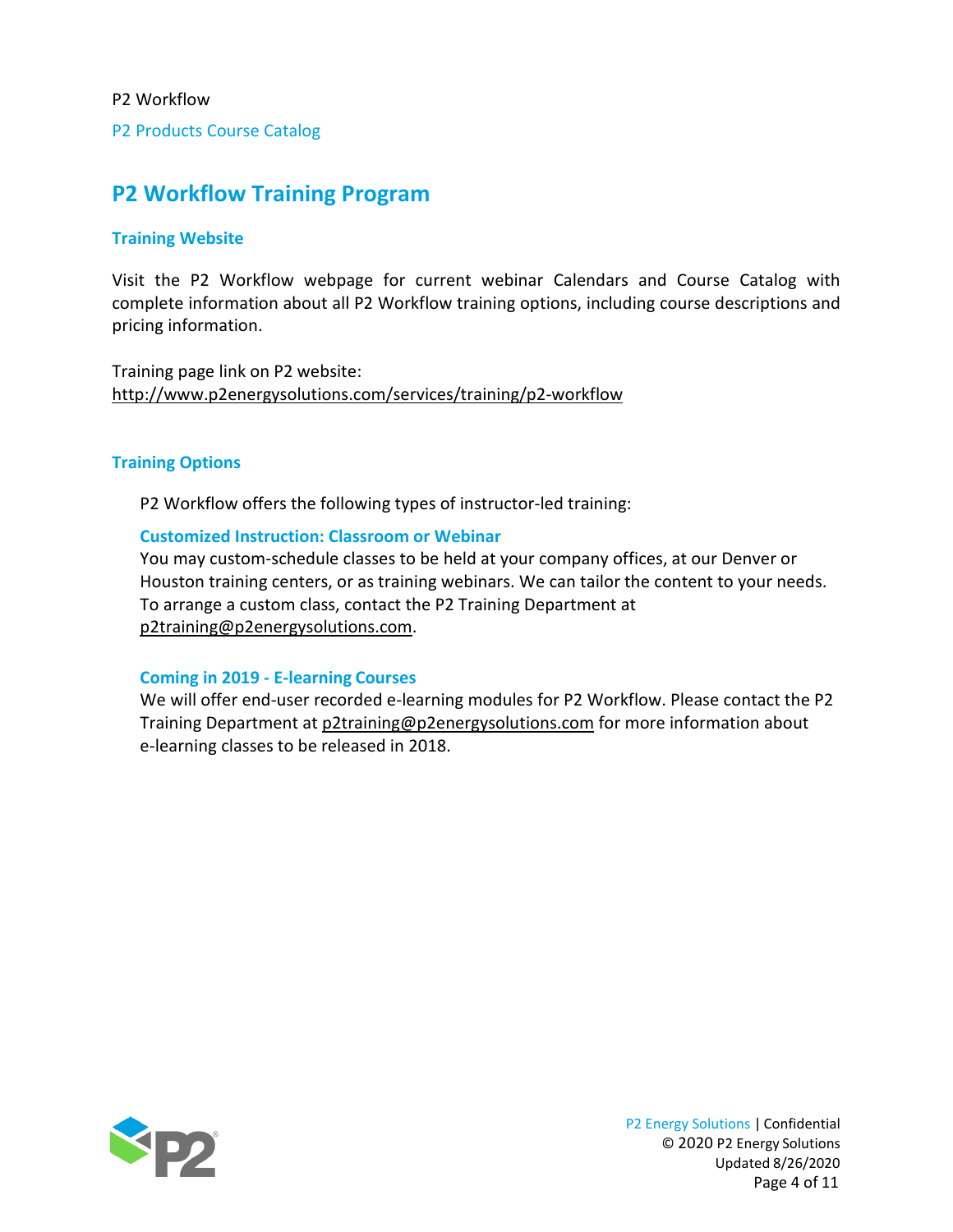#### P2 Products Course Catalog

#### <span id="page-4-0"></span>**All Training: Cancellation, Refund and Complaint Resolution Policies**

For your convenience, we will bill you for your class at the end of the month following the class date. In the event that you must cancel your registration, send email to [P2training@p2energysolutions.com](mailto:P2training@p2energysolutions.com) 48 hours or more prior to the class or webinar start time, to avoid being billed for the webinar. For more information regarding administrative policies such as complaint and refund, please contact the Training department at 303.292.0990.

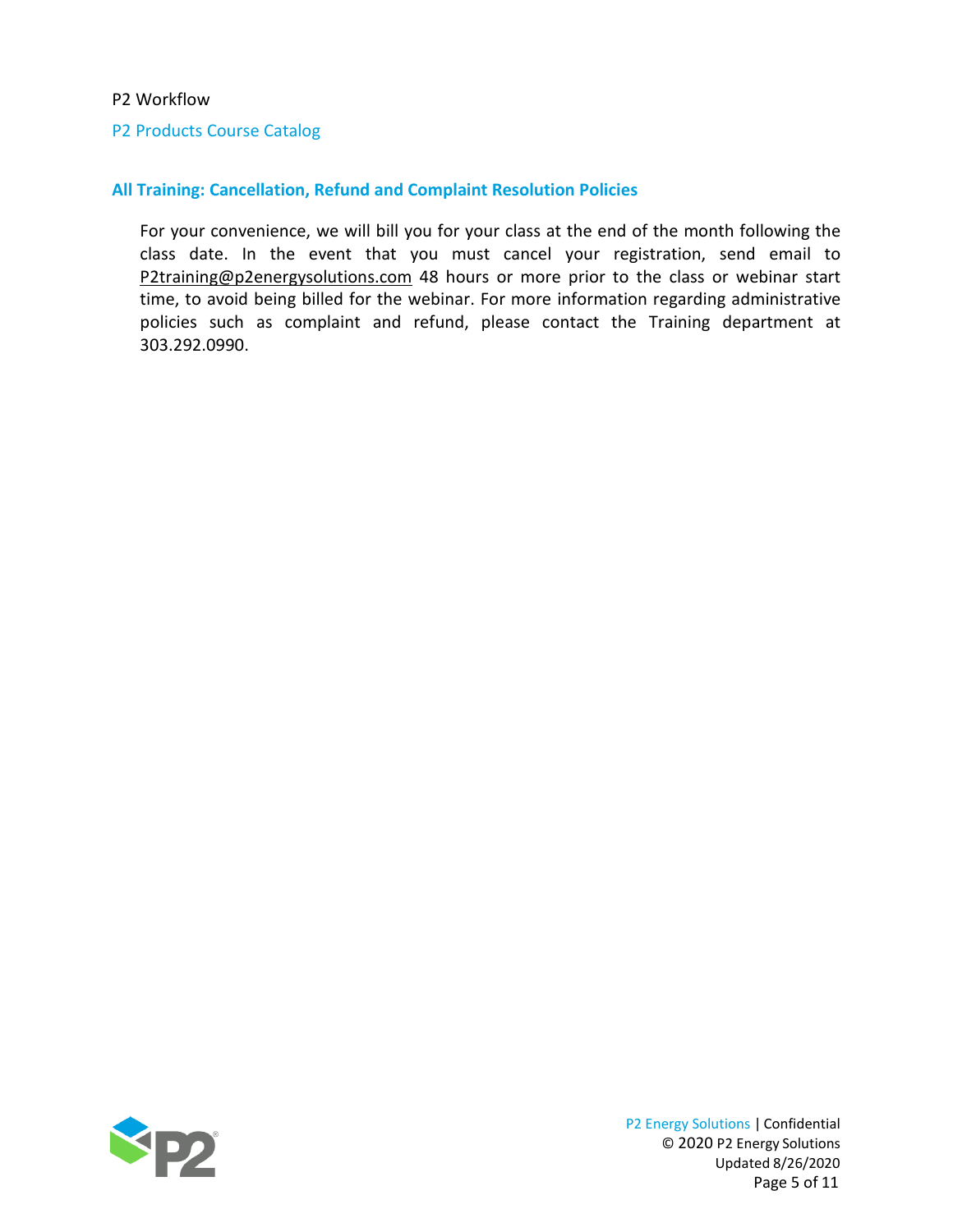#### P2 Products Course Catalog

#### <span id="page-5-1"></span>**Class Fees**

| <b>Training Pricing</b>                                                                                  |                                                                                                                                                   |                                                                                                              |                                                                                         |  |  |
|----------------------------------------------------------------------------------------------------------|---------------------------------------------------------------------------------------------------------------------------------------------------|--------------------------------------------------------------------------------------------------------------|-----------------------------------------------------------------------------------------|--|--|
| <b>Offering</b>                                                                                          | <b>Pricing</b>                                                                                                                                    | <b>Discounts</b>                                                                                             | <b>Conditions</b>                                                                       |  |  |
| <b>Standard Classroom</b><br><b>Training at P2 Office</b><br><b>Location or</b><br><b>Client Offices</b> | \$699 per day per person<br>\$349 per half-day per person                                                                                         | 3-4 at 20% (only<br>attendees 3-4)<br>5-6 at 50% (only<br>attendees 5-6)<br>7+ at 75% (only<br>attendees 7+) | Minimum of 3<br>students<br>2 <sup>nd</sup> teacher may<br>be required at 7<br>students |  |  |
| If any customization is<br>done to standard<br>classes, additional<br>charges are applicable             | Standard consulting hourly rate for<br>customized set up, development<br>and planning + travel expenses                                           | Customized set up,<br>development &<br>planning time is not<br>discounted                                    |                                                                                         |  |  |
| <b>Webinar Training Class</b>                                                                            | \$250/hour per connection<br>Standard consulting hourly rate<br>applies for any customizations,<br>including set up, development and<br>planning. |                                                                                                              |                                                                                         |  |  |
| If any customization is<br>done to standard<br>classes, additional<br>charges are applicable             |                                                                                                                                                   |                                                                                                              |                                                                                         |  |  |

## **P2 Workflow Course Descriptions**

<span id="page-5-0"></span>Each class includes a training manual and may be scheduled at a P2 training facility, at client offices, and some as Webinar Training. They also may be customized to your needs.

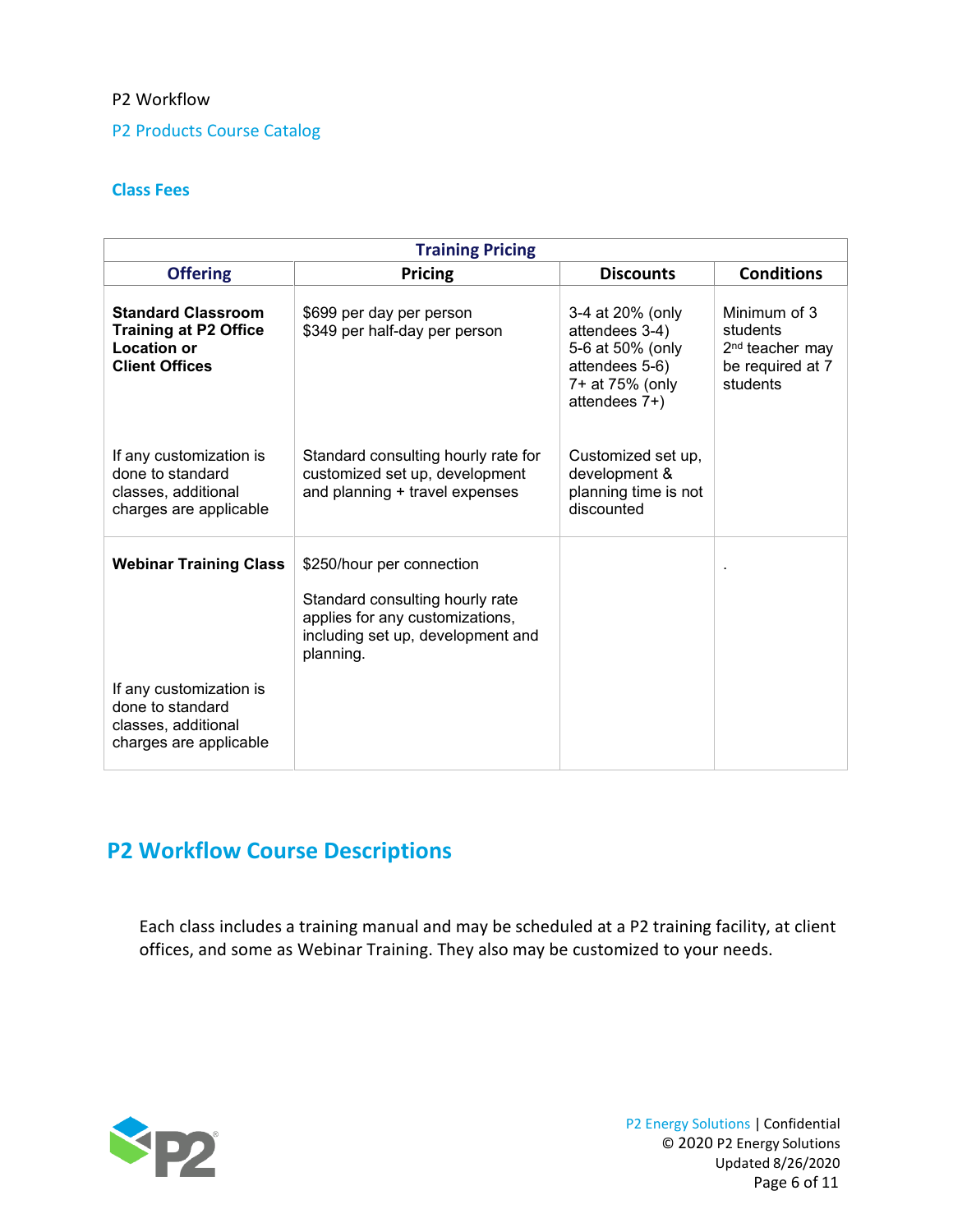P2 Products Course Catalog

#### **P2 Workflow for End-Users**

P2 Workflow offers industry-leading workflow capabilities with P2-delivered, oil and gasspecific business processes built on P2's applications. This course provides the initial new-user training for P2 Workflow and is the prerequisite class for all other P2 Workflow training. The End-Users class focuses on how to build out a workflow process using P2 Workflow. This class covers modeling a process, building a form, introducing triggers, managing users, designing an output document, creating assignment rules and email notifications, and executing a workflow.

#### <span id="page-6-0"></span>*Audience, Course Level and Prerequisites*

This basic-level class is recommended for P2 Workflow functional new users. There are no prerequisites for this Basic level course.

#### <span id="page-6-1"></span>*Course Length*

Course with labs and building a workflow: 2 days Course without labs: Half day Webinar: 2 sessions, 2 hours each, with independent practice between sessions

#### <span id="page-6-2"></span>*Objectives*

With successful completion of this class, you will be able to:

- Navigate the P2 Workflow user interface
- Model a process
- Create variables
- Build a form
- Create Triggers
- Design an output document
- Create assignment rules and email notifications
- Execute a workflow end to end

Delivery: Group-Live

Field of Study: Computer Software and Applications

Advanced Preparation: No required Advanced Preparation

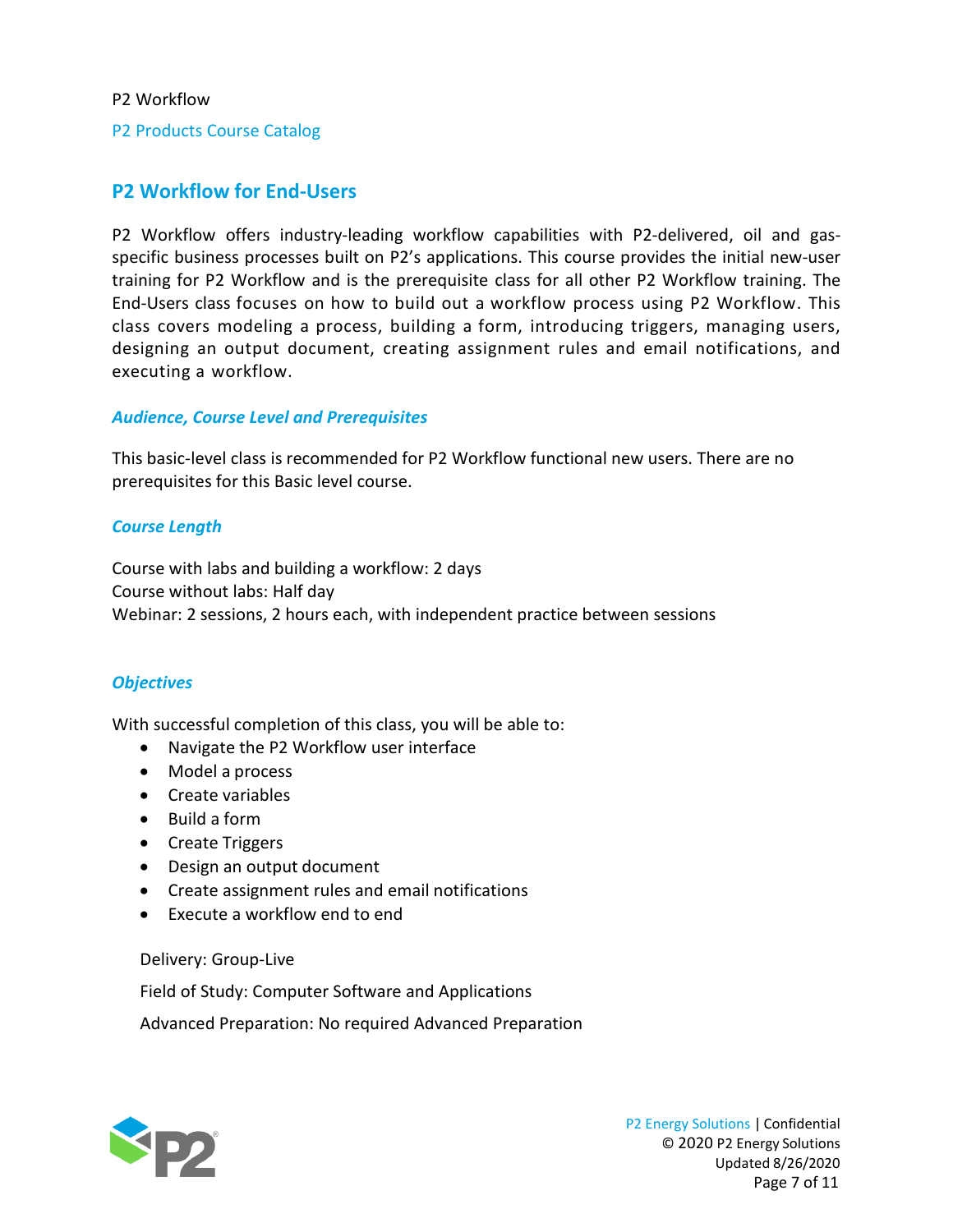#### P2 Products Course Catalog

#### <span id="page-7-0"></span>**P2 Workflow Fast Track**

P2 Workflow offers industry-leading workflow capabilities with P2-delivered, oil and gasspecific business processes built on P2's applications. This fast track training provides new user P2 Workflow user interface navigation, basic functionality overview, advanced functionality, and technical topics for managers and administrators. We focus on how to build out a workflow process using P2 Workflow, including modeling a process, building a form, introducing triggers, managing users, designing an output document, creating assignment rules and email notifications, and executing a workflow.

#### <span id="page-7-1"></span>*Audience, Course Level and Prerequisites*

This overview class is recommended for P2 Workflow functional and technical new users. There are no prerequisites for this course.

#### <span id="page-7-2"></span>*Course Length*

Course with labs: 3.5 days

#### <span id="page-7-3"></span>*Objectives*

With successful completion of this class, you will be able to:

- Navigate the P2 Workflow user interface
- Model a process
- Create variables
- Build a form
- Create Triggers
- Design an output document
- Create assignment rules and email notifications
- Execute a workflow end to end
- Administration of Users, Groups and Departments
	- o Roles and Permissions
	- o Active Directory Integration
	- o Advanced Process Options
- Sub-process
	- o Process Permissions and Supervisor
	- o Debug Mode
	- o Gateways
	- o Web Entry

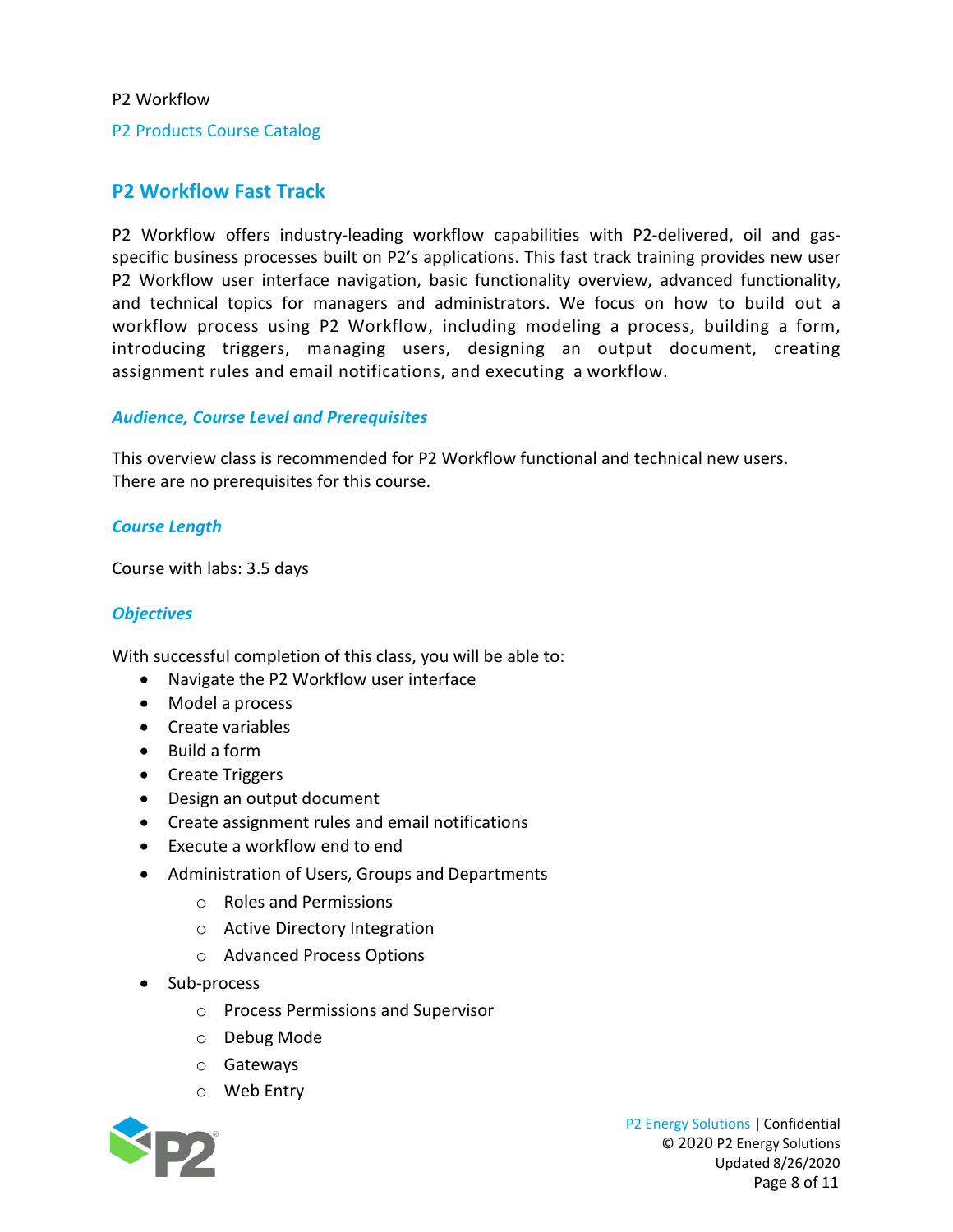#### P2 Products Course Catalog

- o Dashboards
- o Actions by Emails
- o Dashboard Setup
- o Exporting and Importing
- o Connection to P2 Reporting

Delivery: Group-Live

Field of Study: Computer Software and Applications

Advanced Preparation: No required Advanced Preparation



P2 Energy Solutions | Confidential © 2020 P2 Energy Solutions Updated 8/26/2020 Page 9 of 11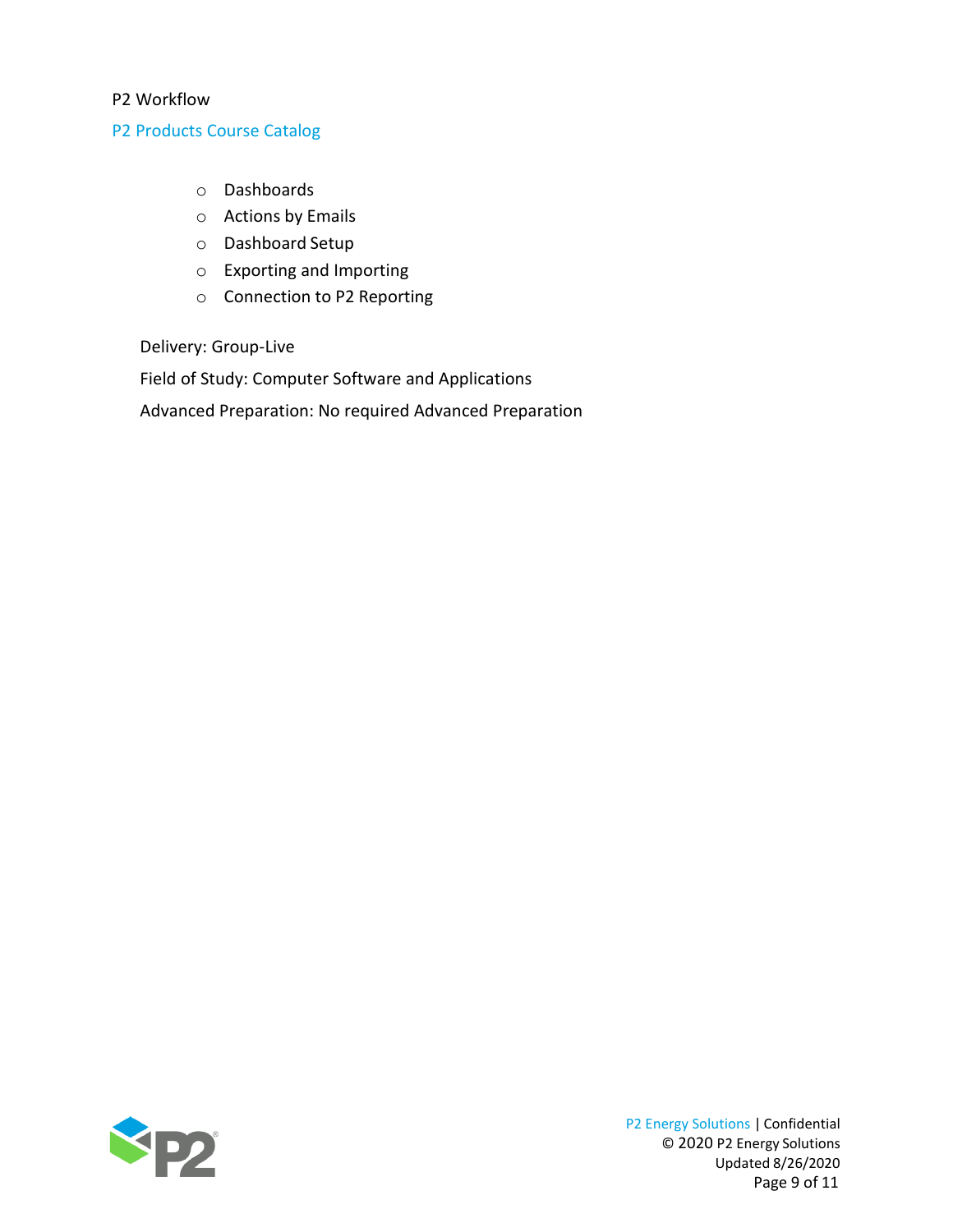P2 Products Course Catalog

#### <span id="page-9-0"></span>**P2 Workflow Technical Training**

P2 Workflow is a solution that allows users to bring in Business Process Management for Oil and Gas applications. This application is web based, allowing connections to multiple data sources. In this class we will cover how to connect not only to P2 Applications, but to any application using either a REST API or a Database Connection. We also provide more detail on configuring Advanced Gateways, such as Inclusive and Parallel, as well as Process Supervisor Roles and Definition.

#### <span id="page-9-1"></span>*Audience, Course Level and Prerequisites*

This advanced level course is ideal for users such as IT Professionals who work on the technical side of the Oil and Gas Industry and want to create custom triggers to connect to P2 Applications or third-party solutions. We recommend that the user take the P2 Workflow for End-Users class or the P2 Workflow Fast Track to understand the basic foundations of P2 **Workflow** 

#### <span id="page-9-2"></span>*Course Length*

<span id="page-9-3"></span>1 day

#### *Objectives*

With successful completion of this class, you will be able to:

- Rest Services Overview
	- o Configure URL Connection
	- o Write and Configure a PHP trigger
	- o Execute GET trigger
- Database Connection
	- o Configure Database Connection
	- o Execute Queries
	- o Dependent Fields based on field selection
- Connection to P2 Reporting
	- o Configure a Report to run through P2 Reporting REST API
	- o Upload Report to P2 Workflow
- Gateways
	- o Understand an overview of Parallel Gateways
	- o Understand an overview of Inclusive Gateways and Configuration
- Event Management
	- o Connect to P2 Workflow REST API Service
	- o Start Case via REST API of P2 Workflow